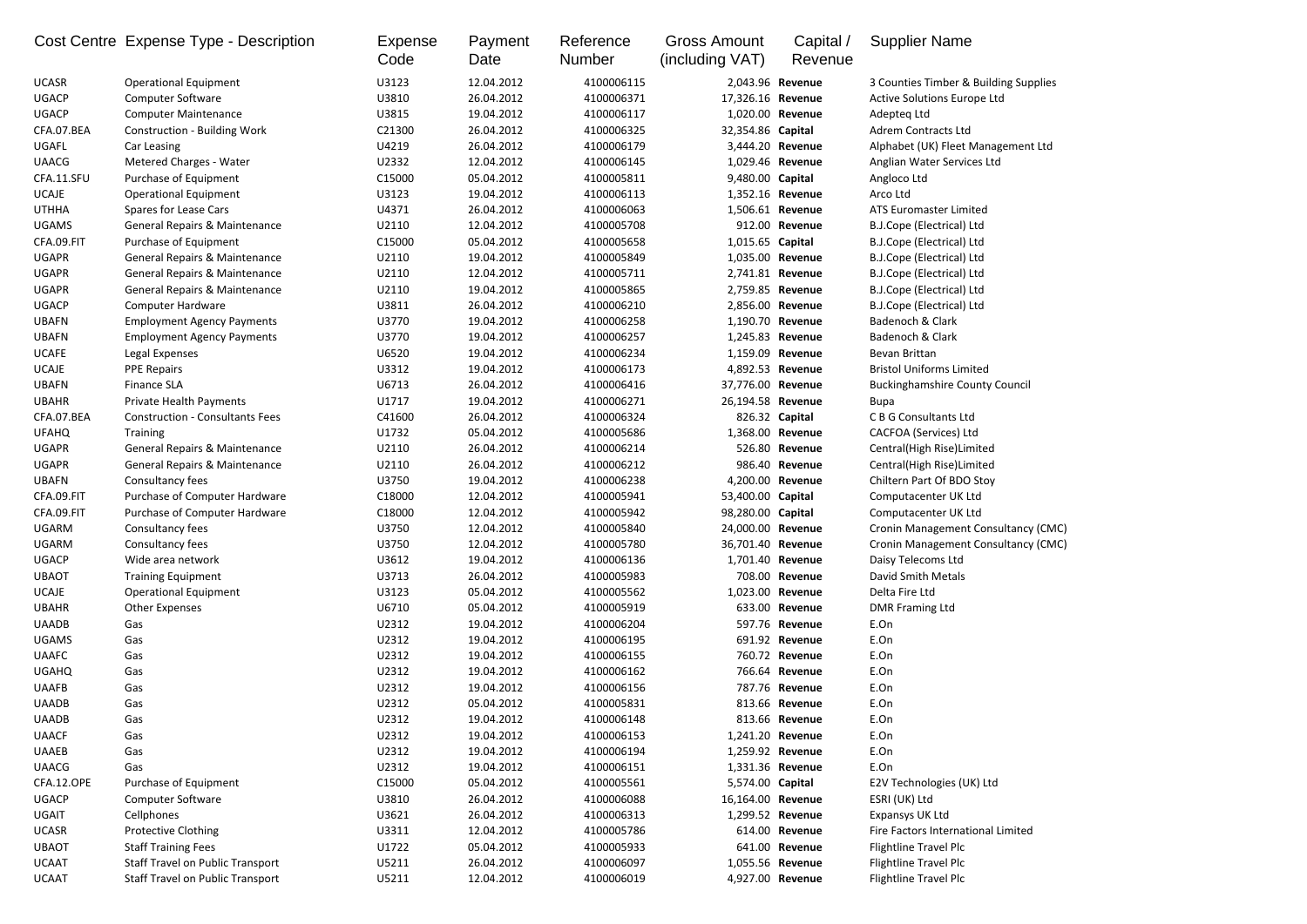|              | Cost Centre Expense Type - Description    | Expense<br>Code | Payment<br>Date | Reference<br><b>Number</b> | <b>Gross Amount</b><br>(including VAT) | Capital /<br>Revenue | <b>Supplier Name</b>                     |
|--------------|-------------------------------------------|-----------------|-----------------|----------------------------|----------------------------------------|----------------------|------------------------------------------|
| <b>UGAIT</b> | <b>Computer Software</b>                  | U3810           | 12.04.2012      | 4100005852                 | 17,878.20 Revenue                      |                      | Fortek Computers Ltd                     |
| <b>UCAJE</b> | <b>Breathing Apparatus</b>                | U3124           | 19.04.2012      | 4100005901                 |                                        | 522.72 Revenue       | <b>Gardner Denver Limited</b>            |
| <b>UGAIT</b> | <b>Computer Software</b>                  | U3810           | 26.04.2012      | 4100006314                 | 11,259.58 Revenue                      |                      | <b>GGP Systems</b>                       |
| <b>UCAJE</b> | <b>Protective Clothing</b>                | U3311           | 12.04.2012      | 4100005785                 |                                        | 1,328.34 Revenue     | <b>Giffard Newton</b>                    |
| <b>UCAJE</b> | <b>Operational Equipment</b>              | U3123           | 12.04.2012      | 4100005929                 |                                        | 564.78 Revenue       | Heightec                                 |
| CFA.12.OPE   | Purchase of Equipment                     | C15000          | 05.04.2012      | 4100005440                 | 1,281.77 Capital                       |                      | Heightec                                 |
| CFA.12.OPE   | Purchase of Equipment                     | C15000          | 12.04.2012      | 4100005928                 | 1,603.34 Capital                       |                      | Heightec                                 |
| CFA.12.OPE   | Purchase of Equipment                     | C15000          | 05.04.2012      | 4100005927                 | 2,913.12 Capital                       |                      | Heightec                                 |
| CFA.12.OPE   | Purchase of Equipment                     | C15000          | 05.04.2012      | 4100005926                 | 3,643.96 Capital                       |                      | Heightec                                 |
| <b>UBAHR</b> | Consultancy fees                          | U3750           | 12.04.2012      | 4100006075                 |                                        | 9,600.00 Revenue     | <b>House Warburton Business Services</b> |
| CFA.07.BLE   | <b>Construction - Building Work</b>       | C21300          | 19.04.2012      | 4100006222                 |                                        | 517.38 Capital       | <b>HSS</b>                               |
| <b>UAACB</b> | Uniforms                                  | U3310           | 19.04.2012      | 4100006002                 |                                        | 4,070.41 Revenue     | Hunter Apparel Solutions Ltd             |
| <b>UAACF</b> | <b>General Repairs &amp; Maintenance</b>  | U2110           | 12.04.2012      | 4100006118                 |                                        | 918.49 Revenue       | IA Glenister Electrical Engineers        |
| <b>UBASD</b> | <b>Staff Training Fees</b>                | U1722           | 12.04.2012      | 4100006073                 |                                        | 1,769.00 Revenue     | IIR Ltd T/A Informa Plc                  |
| CFA.09.FIT   | Purchase of Computer Hardware             | C18000          | 19.04.2012      | 4100006079                 | 34,111.20 Capital                      |                      | <b>Indecs Computers Ltd</b>              |
| <b>UGACP</b> | <b>Computer Software</b>                  | U3810           | 26.04.2012      | 4100006319                 |                                        | 6,959.88 Revenue     | Insight Direct Ltd                       |
| CFA.09.FIT   | Purchase of Software                      | C14000          | 12.04.2012      | 4100006078                 | 7,095.55 Capital                       |                      | Insight Direct Ltd                       |
| <b>UGAHM</b> | <b>General Repairs &amp; Maintenance</b>  | U2110           | 26.04.2012      | 4100005882                 |                                        | 918.00 Revenue       | <b>Instant Doors</b>                     |
| <b>UAAFC</b> | <b>General Repairs &amp; Maintenance</b>  | U2110           | 12.04.2012      | 4100005714                 |                                        | 1,794.00 Revenue     | <b>Instant Doors</b>                     |
| <b>UCACN</b> | <b>Operational Leased Vehicles</b>        | U4500           | 05.04.2012      | 4100005824                 | 10,229.03 Revenue                      |                      | <b>KBC Lease</b>                         |
| CFA.12.OPE   | Purchase of Equipment                     | C15000          | 12.04.2012      | 4100005875                 | 7,224.55 Capital                       |                      | Kidde Products Ltd                       |
| <b>UGAIT</b> | Cellphones                                | U3621           | 05.04.2012      | 4100005982                 |                                        | 4,221.55 Revenue     | Kingsfield Computer Products Ltd         |
| <b>UGACP</b> | <b>Computer Maintenance</b>               | U3815           | 05.04.2012      | 4100005576                 | 11,616.00 Revenue                      |                      | Koris Ltd                                |
| <b>UGAHQ</b> | Maintenance of Grounds (Including GMU)    | U2210           | 26.04.2012      | 4100006122                 |                                        | 512.96 Revenue       | Land Structure Limited                   |
| <b>UBASD</b> | <b>IT Training</b>                        | U3816           | 05.04.2012      | 4100005897                 |                                        | 2,310.00 Revenue     | Learning Tree International Ltd          |
| <b>UBASD</b> | <b>IT Training</b>                        | U3816           | 05.04.2012      | 4100005899                 |                                        | 2,940.00 Revenue     | Learning Tree International Ltd          |
| <b>UBASD</b> | <b>IT Training</b>                        | U3816           | 05.04.2012      | 4100005898                 |                                        | 3,900.00 Revenue     | Learning Tree International Ltd          |
| <b>UBAHR</b> | <b>Consultancy Fees</b>                   | U5513           | 12.04.2012      | 4100005984                 |                                        | 1,128.11 Revenue     | LGE                                      |
| <b>UFAHQ</b> | Subs To Professional & National Bodies    | U6110           | 19.04.2012      | 4100006076                 |                                        | 9,432.40 Revenue     | <b>Local Government Association</b>      |
| <b>UAAFC</b> | Rents, wayleaves & Hire of Premises       | U2510           | 12.04.2012      | 4100006104                 |                                        | 8,693.00 Revenue     | London & Quadrant Housing Trust          |
| <b>UBAOT</b> | <b>Staff Training Fees</b>                | U1722           | 12.04.2012      | 4100006084                 |                                        | 948.00 Revenue       | Lyon Equipment Limited                   |
| <b>UGAHQ</b> | <b>Printing Stationery</b>                | U5110           | 05.04.2012      | 4100005679                 |                                        | 574.68 Revenue       | Lyreco UK Limited                        |
| <b>UBAHR</b> | <b>Occupational Health Nurse Sessions</b> | U1770           | 26.04.2012      | 4100006259                 |                                        | 4,630.65 Revenue     | M.K.Occupational Health Limited          |
| <b>UCAJE</b> | <b>Operational Equipment</b>              | U3123           | 05.04.2012      | 4100005924                 |                                        | 592.80 Revenue       | Malton Foods Ltd                         |
| CFA.07.GER   | <b>Construction - Building Work</b>       | C21300          | 05.04.2012      | 4100005850                 | 1,284.00 Capital                       |                      | Maylarch Environmental Ltd               |
| <b>UFADC</b> |                                           | U5110           | 05.04.2012      | 4100005920                 |                                        | 813.03 Revenue       |                                          |
| <b>UGACP</b> | <b>Printing Stationery</b>                | U3811           | 19.04.2012      | 4100006107                 |                                        | 684.82 Revenue       | Milton Keynes Council                    |
| <b>UGACP</b> | Computer Hardware                         | U3811           | 05.04.2012      | 4100005587                 |                                        | 1,763.88 Revenue     | Misco<br>Misco                           |
|              | Computer Hardware                         |                 |                 |                            |                                        | 612.00 Revenue       |                                          |
| <b>UCASR</b> | <b>Protective Clothing</b>                | U3311           | 12.04.2012      | 4100005967                 |                                        |                      | MSA (Britain) Ltd                        |
| <b>UCAJE</b> | <b>Protective Clothing</b>                | U3311           | 19.04.2012      | 4100005921                 |                                        | 979.20 Revenue       | MSA (Britain) Ltd                        |
| <b>UGAIT</b> | <b>Computer Software</b>                  | U3810           | 05.04.2012      | 4100005659                 |                                        | 720.00 Revenue       | <b>NCC Services Limited</b>              |
| UGAIT        | <b>Main Communications</b>                | U3610           | 19.04.2012      | 4100006237                 | 22,985.84 Revenue                      |                      | <b>ODPM</b>                              |
| <b>UGACP</b> | Wide area network                         | U3612           | 26.04.2012      | 4100006326                 |                                        | 1,549.44 Revenue     | Opal (Talk Talk Business)                |
| <b>UBAOT</b> | <b>Driver Training</b>                    | U1730           | 12.04.2012      | 4100005799                 |                                        | 963.41 Revenue       | <b>Oxfordshire County Council</b>        |
| <b>UFARB</b> | <b>Contribution to RMB</b>                | U6021           | 19.04.2012      | 4100006232                 |                                        | 2,024.62 Revenue     | <b>Oxfordshire County Council</b>        |
| <b>UGAFF</b> | Diesel Oil - Gas Oil                      | U4320           | 26.04.2012      | 4100006332                 |                                        | 1,690.13 Revenue     | Pace Fuelcare Ltd                        |
| <b>UGAFF</b> | Diesel Oil - Gas Oil                      | U4320           | 26.04.2012      | 4100006404                 |                                        | 1,690.13 Revenue     | Pace Fuelcare Ltd                        |
| <b>UGAFF</b> | Diesel Oil - Gas Oil                      | U4320           | 26.04.2012      | 4100006330                 |                                        | 1,971.82 Revenue     | Pace Fuelcare Ltd                        |
| <b>UGAFF</b> | Diesel Oil - Gas Oil                      | U4320           | 26.04.2012      | 4100006405                 |                                        | 2,112.66 Revenue     | Pace Fuelcare Ltd                        |
| <b>UGAFF</b> | Diesel Oil - Gas Oil                      | U4320           | 26.04.2012      | 4100006334                 |                                        | 2,535.19 Revenue     | Pace Fuelcare Ltd                        |
| <b>UGAFF</b> | Diesel Oil - Gas Oil                      | U4320           | 26.04.2012      | 4100006407                 |                                        | 2,535.19 Revenue     | Pace Fuelcare Ltd                        |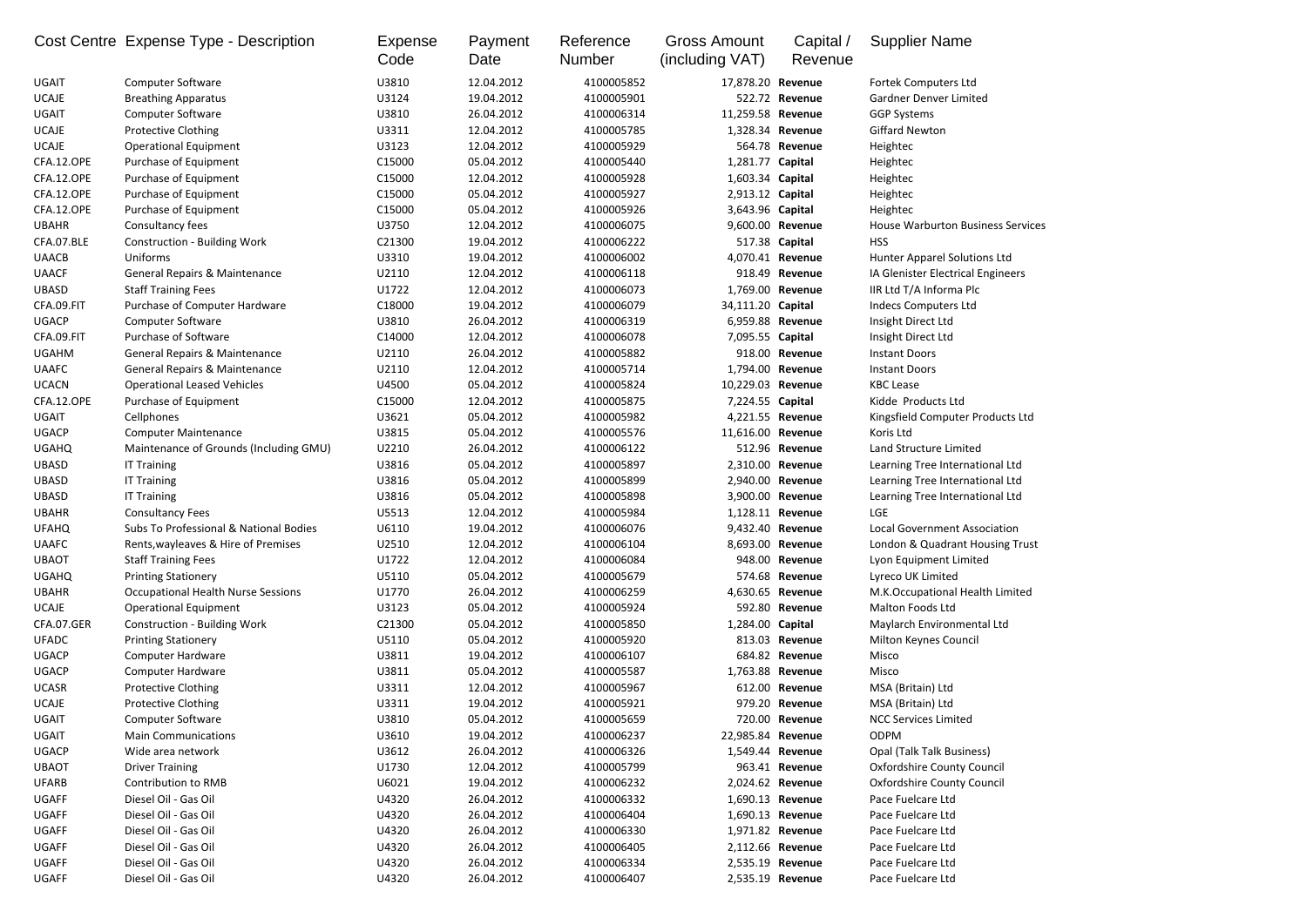|              | Cost Centre Expense Type - Description   | Expense<br>Code | Payment<br>Date | Reference<br><b>Number</b> | <b>Gross Amount</b><br>(including VAT) | Capital /<br>Revenue | <b>Supplier Name</b>                   |
|--------------|------------------------------------------|-----------------|-----------------|----------------------------|----------------------------------------|----------------------|----------------------------------------|
| <b>UGAFF</b> | Diesel Oil - Gas Oil                     | U4320           | 26.04.2012      | 4100006406                 |                                        | 2,816.88 Revenue     | Pace Fuelcare Ltd                      |
| <b>UGAFF</b> | Diesel Oil - Gas Oil                     | U4320           | 26.04.2012      | 4100006331                 |                                        | 3,521.10 Revenue     | Pace Fuelcare Ltd                      |
| <b>UGAFF</b> | Diesel Oil - Gas Oil                     | U4320           | 26.04.2012      | 4100006333                 | 13,108.36 Revenue                      |                      | Pace Fuelcare Ltd                      |
| <b>UCAJE</b> | <b>Operational Equipment</b>             | U3123           | 12.04.2012      | 4100006074                 |                                        | 1,293.48 Revenue     | Packexe Limited                        |
| <b>UGAPR</b> | <b>General Repairs &amp; Maintenance</b> | U2110           | 12.04.2012      | 4100005713                 |                                        | 2,691.80 Revenue     | Peek Traffic Ltd                       |
| <b>UCAJG</b> | <b>Operational Equipment</b>             | U3123           | 12.04.2012      | 4100005966                 |                                        | 1,016.35 Revenue     | Peli Products (UK) Ltd                 |
| <b>UGAHQ</b> | Cleaning Catering & Domestic Equip       | U3160           | 05.04.2012      | 4100005975                 |                                        | 881.58 Revenue       | PHS Group Plc                          |
| CFA.07.BLE   | <b>Construction - Building Work</b>      | C21300          | 26.04.2012      | 4100006224                 | 1,758.00 Capital                       |                      | Portakabin Ltd                         |
| <b>UBAOT</b> | <b>Course Catering Costs</b>             | U3270           | 12.04.2012      | 4100005900                 |                                        | 756.00 Revenue       | Posh Nosh                              |
| <b>UCAAT</b> | <b>Courses And Conference Fees</b>       | U5230           | 19.04.2012      | 4100006264                 |                                        | 600.00 Revenue       | Principea Consulting Ltd               |
| <b>UBAFN</b> | <b>Printing Stationery</b>               | U5110           | 12.04.2012      | 4100005807                 |                                        | 613.92 Revenue       | Prolog Print Media                     |
| <b>UBAFN</b> | Consultancy fees                         | U3750           | 12.04.2012      | 4100006086                 |                                        | 8,064.00 Revenue     | <b>Public Sector Consultants</b>       |
| <b>UBASD</b> | <b>Staff Training Fees</b>               | U1722           | 26.04.2012      | 4100006302                 |                                        | 1,638.00 Revenue     | QT&C Ltd                               |
| <b>UGAPR</b> | <b>General Repairs &amp; Maintenance</b> | U2110           | 05.04.2012      | 4100005862                 | 12,000.00 Revenue                      |                      | Regional Glass & Maintenance           |
| <b>UAAEB</b> | <b>Cleaning - Contract Services</b>      | U2325           | 19.04.2012      | 4100006005                 |                                        | 905.47 Revenue       | Rentokil Initial UK Cleaning Ltd       |
| <b>UAAEB</b> | <b>Cleaning - Contract Services</b>      | U2325           | 19.04.2012      | 4100006004                 |                                        | 1,131.84 Revenue     | Rentokil Initial UK Cleaning Ltd       |
| <b>UGAPR</b> | <b>Planned Preventative Maintenance</b>  | U2151           | 19.04.2012      | 4100006270                 |                                        | 4,592.45 Revenue     | Rentokil Initial UK Cleaning Ltd       |
| <b>UCAJE</b> | <b>Breathing Apparatus</b>               | U3124           | 26.04.2012      | 4100005969                 |                                        | 792.00 Revenue       | Respirex International Ltd             |
| <b>UGAHQ</b> | <b>General Postage</b>                   | U5130           | 26.04.2012      | 4100006425                 |                                        | 900.00 Revenue       | Royal Mail Group Ltd                   |
| <b>UBAOT</b> | <b>Operational Equipment</b>             | U3123           | 12.04.2012      | 4100005732                 |                                        | 601.50 Revenue       | Ruth Lee Ltd                           |
| <b>UCABM</b> | <b>Community Safety Charges</b>          | U6210           | 12.04.2012      | 4100005876                 |                                        | 2,495.00 Revenue     | <b>Screwfix Direct Ltd</b>             |
| <b>UGAPR</b> | Maintenance of Grounds (Including GMU)   | U2210           | 26.04.2012      | 4100005977                 |                                        | 538.21 Revenue       | <b>Shanks Waste Management Limited</b> |
| <b>UBASD</b> | <b>IT Training</b>                       | U3816           | 26.04.2012      | 4100006424                 |                                        | 3,069.71 Revenue     | Skillsoft Uk Ltd                       |
| <b>UGAHQ</b> | Furniture                                | U2410           | 26.04.2012      | 4100006127                 |                                        | 6,600.00 Revenue     | <b>Skirmett Supplies</b>               |
| <b>UBAHR</b> | <b>Employees Professional Subs</b>       | U1765           | 19.04.2012      | 4100006081                 |                                        | 667.80 Revenue       | South East Employers                   |
| <b>UGAMC</b> | Electricity                              | U2313           | 26.04.2012      | 4100006348                 |                                        | 1,275.70 Revenue     | Southern Electric                      |
| <b>UAAEB</b> | Electricity                              | U2313           | 26.04.2012      | 4100006346                 |                                        | 3,296.52 Revenue     | Southern Electric                      |
| <b>UGAHQ</b> | Electricity                              | U2313           | 26.04.2012      | 4100006345                 |                                        | 4,362.90 Revenue     | Southern Electric                      |
| <b>UTHHA</b> | Spares for Lease Cars                    | U4371           | 05.04.2012      | 4100005964                 |                                        | 927.20 Revenue       | Spraytech                              |
| <b>UAAFB</b> | Office & Other General Equipment         | U3140           | 12.04.2012      | 4100005717                 |                                        | 810.00 Revenue       | Staples Uk Ltd                         |
| <b>UCAJE</b> | <b>Operational Equipment</b>             | U3123           | 12.04.2012      | 4100006072 -               |                                        | 1,920.80 Revenue     | Supply + Limited                       |
| <b>UCAJE</b> | <b>Operational Equipment</b>             | U3123           | 12.04.2012      | 4100005959                 |                                        | 5,620.36 Revenue     | Supply + Limited                       |
| <b>UCACN</b> | Car Leasing                              | U4219           | 19.04.2012      | 4100006180                 |                                        | 6,600.90 Revenue     | <b>TCH Leasing</b>                     |
| CFA.07.HWY   | <b>Construction - Building Work</b>      | C21300          | 05.04.2012      | 4100005855                 | 30,000.00 Capital                      |                      | Telnik Roofing Ltd                     |
| CFA.07.HWY   | <b>Construction - Building Work</b>      | C21300          | 26.04.2012      | 4100006306                 | 52,912.72 Capital                      |                      | Telnik Roofing Ltd                     |
| <b>UFADC</b> | Subs To Professional & National Bodies   | U6110           | 26.04.2012      | 4100006383                 |                                        | 1,000.00 Revenue     | Thames Valley Police Authority         |
| <b>UCAWH</b> | Hydrants, Repair                         | U3121           | 12.04.2012      | 4100006009                 |                                        | 754.80 Revenue       | <b>Thames Water Utilites</b>           |
| <b>UCAWH</b> | Hydrants, Repair                         | U3121           | 12.04.2012      | 4100006010                 |                                        | 754.80 Revenue       | <b>Thames Water Utilites</b>           |
| <b>UGAHQ</b> | Unmetered Water & Sew'age, Metered User  | U2331           | 05.04.2012      | 4100005833                 |                                        | 503.68 Revenue       | <b>Thames Water Utilities Ltd</b>      |
| <b>UBASD</b> | Fire Service College Fees                | U1728           | 19.04.2012      | 4100006256                 |                                        | 1,020.00 Revenue     | The Fire Service College               |
| <b>UBASD</b> | Fire Service College Fees                | U1728           | 12.04.2012      | 4100005904                 |                                        | 1,420.00 Revenue     | The Fire Service College               |
| <b>UBASD</b> | Fire Service College Fees                | U1728           | 12.04.2012      | 4100005905                 |                                        | 1,420.00 Revenue     | The Fire Service College               |
| <b>UBASD</b> | Fire Service College Fees                | U1728           | 12.04.2012      | 4100005906                 |                                        | 1,420.00 Revenue     | The Fire Service College               |
| <b>UBASD</b> | Fire Service College Fees                | U1728           | 12.04.2012      | 4100005907                 |                                        | 1,420.00 Revenue     | The Fire Service College               |
| <b>UBASD</b> | Fire Service College Fees                | U1728           | 05.04.2012      | 4100005909                 |                                        | 7,060.00 Revenue     | The Fire Service College               |
| <b>UBAHR</b> | Consultancy fees                         | U3750           | 12.04.2012      | 4100005902                 | 45,600.00 Revenue                      |                      | The Hay Group Management Limited       |
| <b>UTHHA</b> | Lubricating Oil                          | U4330           | 26.04.2012      | 4100006190                 |                                        | 1,970.04 Revenue     | Total UK Ltd                           |
| <b>UCAJA</b> | <b>Printing Stationery</b>               | U5110           | 26.04.2012      | 4100006158                 |                                        | 747.00 Revenue       | Toye, Kenning & Spencer Ltd            |
| <b>UCAJG</b> | Subsistence                              | U5221           | 19.04.2012      | 4100005931                 |                                        | 600.00 Revenue       | Vectec Ltd                             |
| <b>UGACP</b> | Cellphones                               | U3621           | 05.04.2012      | 4100005851                 |                                        | 3,273.74 Revenue     | Vodafone Limited (Corporate)           |
| <b>UGACP</b> | Cellphones                               | U3621           | 26.04.2012      | 4100006419                 |                                        | 3,590.38 Revenue     | Vodafone Limited (Corporate)           |